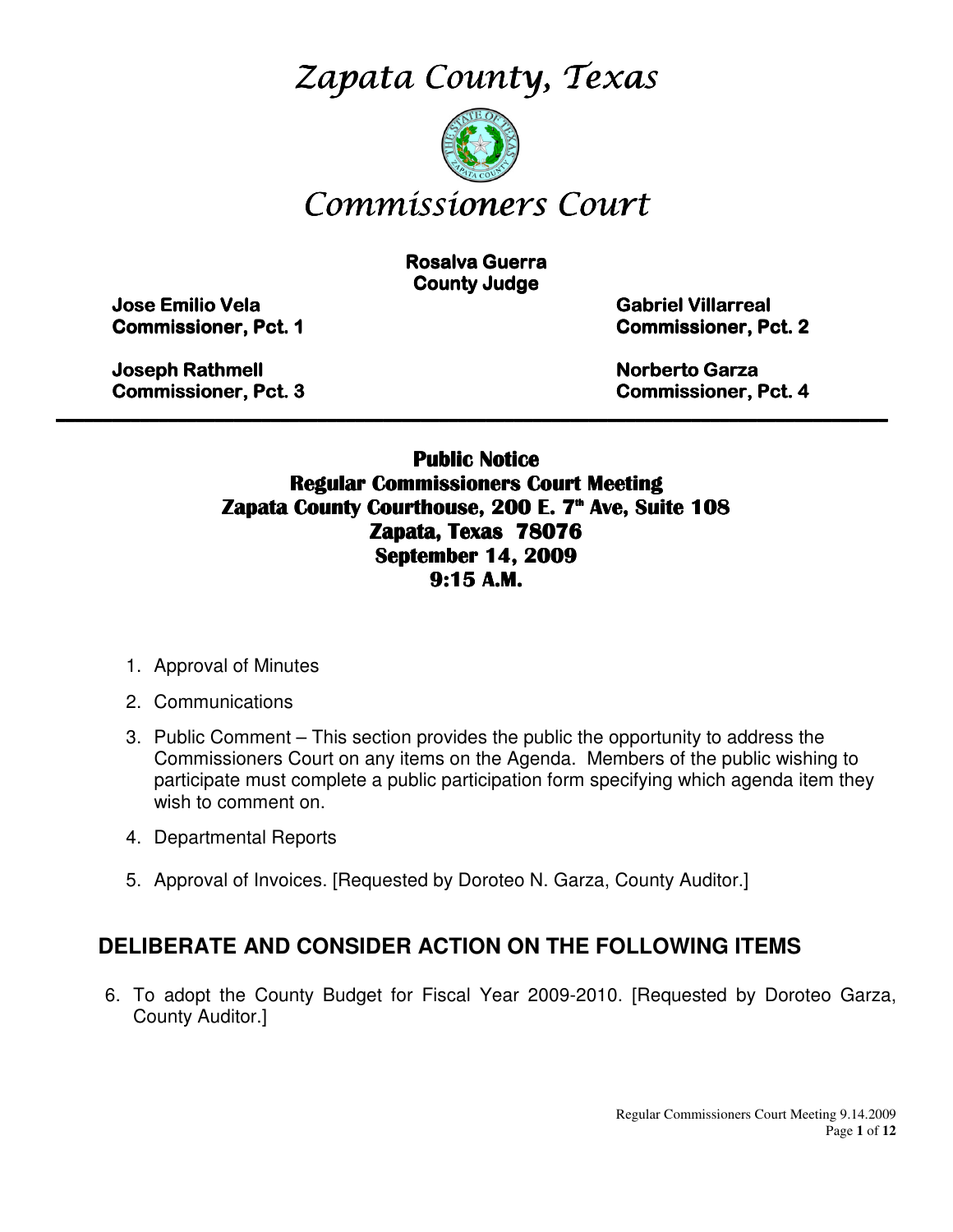- 7. To approve the tax rate of \$0.736096 per \$100 valuation for Fiscal Year 2009-2010 by executing an "Order Setting the Tax Rate for FY 2009-2010". [Requested by Doroteo Garza, County Auditor.]
- 8. To set the salaries and the number of positions by approving the General Order of Personnel for FY 2009-2010. [Requested by Doroteo Garza, County Auditor.]
- 9. To approve the "Operational General Order for Fiscal Year 2009-2010". [Requested by Doroteo Garza, County Auditor.]
- 10. To authorize County Treasurer and County Auditor to close all accounts and make all necessary line item transfers. [Requested by Doroteo Garza, County Auditor.]
- 11. To authorize Mike Chapa to conduct an inventory of the Zapata County Medical Clinic on September 30, 2009. [Requested by Doroteo Garza, County Auditor.]
- 12. To approve temporary employee to replace a crew member (Pct. 1) out on worker's compensation. [Requested by Commissioner Jose Emilio Vela, Pct. 1.]
- 13. To approve the construction of a block fence on the southeast side of the new section of the Zapata Co. Cemetery with the adjoining landowner to provide all materials and county agreeing to provide labor for construction of fence. [Requested by Commissioner Joseph Rathmell, Pct. 3.]
- 14. To install storm gutters on county easement on Colorado Lane with needed materials to be provided by adjoining landowner. [Requested by Commissioner Joseph Rathmell, Pct. 3.]
- 15. To approve the use of Little League Park to the end of 2009 for Zapata Little League Developmental Program. [Requested by Commissioner Norberto Garza, Pct. 4.]
- 16. To award bid to Elizondo's Construction for the demolition and reconstruction of Little League Park Restrooms. [Requested by Commissioner Norberto Garza, Pct. 4.]
- 17. To approve the Zapata County FY 2009-2010 Holiday Schedule. [Requested by County Judge Rosalva Guerra.]
- 18. To approve the 2009-2010 Zapata County Commissioners Court Regular Meetings. [Requested by County Judge Rosalva Guerra.]
- 19. To approve Oswaldo and Juanita Ramirez exhibit hall schedule fees. [Requested by County Judge Rosalva Guerra.]
- 20. To approve 2009-2010 Indigent Attorneys' fee Schedule. [Requested by County Judge Rosalva Guerra.]
- 21. To send written termination notice to Grande Garbage Collection Company as per Solid Waste Collection Agreement. [Requested by County Judge Rosalva Guerra.]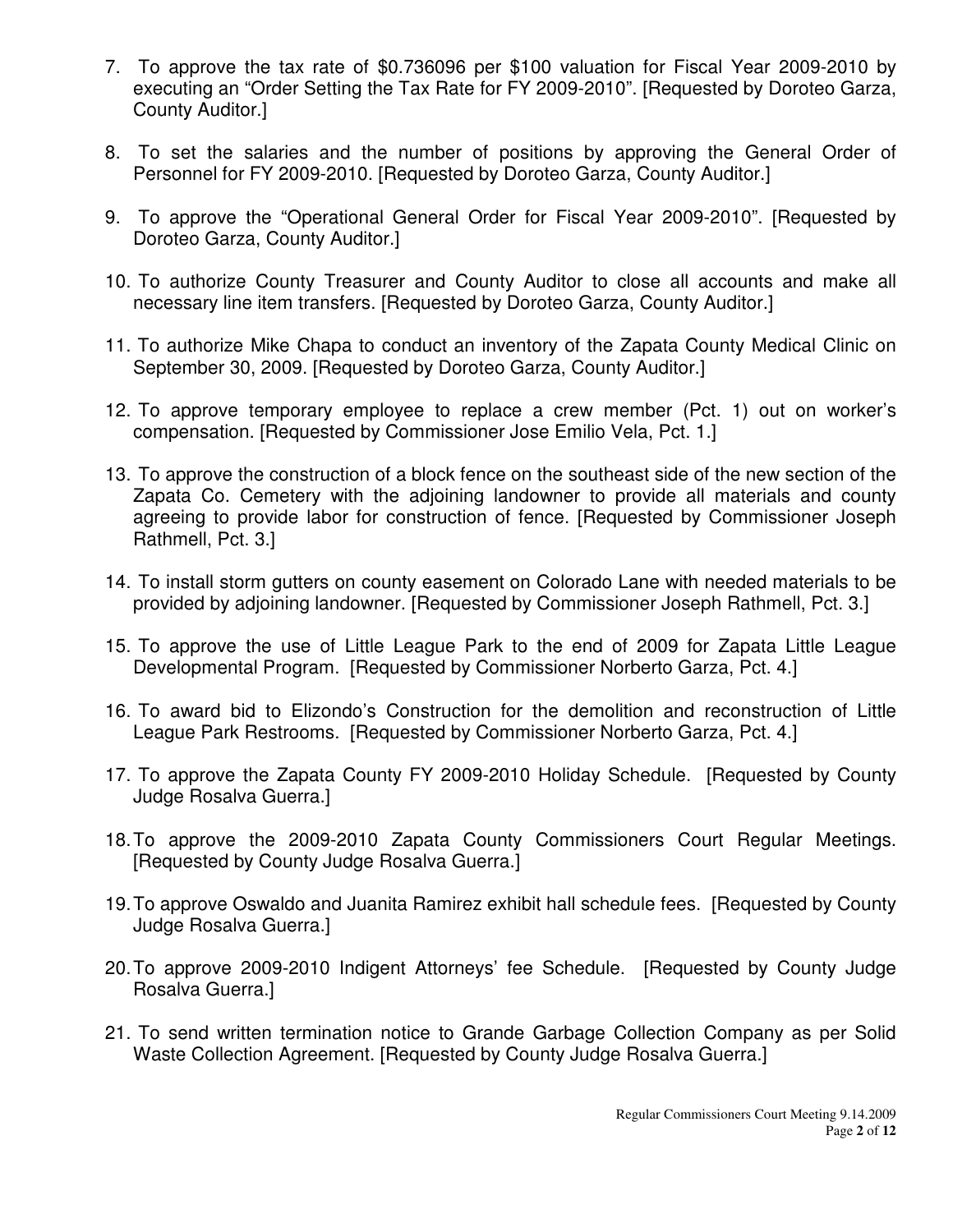- 22. To approve proposal for Zapata County Clinic Management. [Requested by County Judge Rosalva Guerra.]
- 23. To approve permit modification to landfill site operating plan as recommended by landfill consultant. [Requested by County Judge Rosalva Guerra.]
- 24. To approve Sheriff and Constables' fees for 2010 as authorized by Local Government Code Section 118.131. [Requested by County Judge Rosalva Guerra.]
- 25. To approve operating hours for the San Ygnacio Municipal Solid Waste Landfill Permit 783A in accordance with Section 11 of the Standards of Operation (SOP). [Requested by County Judge Rosalva Guerra.]
- 26. To approve cooperative working agreement with The South Texas Council on Alcohol and Drug Abuse (S.T.C.A.D.A.) for the program year September 1, 2009 to November 30, 2010. [Requested by County Judge Rosalva Guerra.]
- 27. To approve that any existing and new tapping contracts with the Zapata County Waterworks be authorized by the Zapata County Commissioners Court. [Requested by County Judge Rosalva Guerra.]
- 28. To give incentive pay to
	- Roel Gonzalez, Jr. from \$10.27 to \$10.52, (Fire Fighter)
	- William A. Butterfield form \$10.35 to \$10.60, (Fire Inspector)
	- **Fermin Orta from \$10.36 to \$10.61, (Peace Officer)**
	- Gabriela Gonzalez from \$10.28 to 10.53, (Fire Fighter)
	- Gerardo Garza from \$10.36 to \$10.86, (EMT-I)
	- **Benjamin Martinez from \$12.39 to \$12.64, (Fire Fighter)**
	- Carlos Talamante from \$10.33 to \$10.60, (Fire Inspector)
	- Daniel Arriaga from \$10.29 to \$10.54, (Fire Fighter)
	- Jorge Oyervides from \$12.98 to \$13.25, (Fire Inspector)

These monies will come out of page 26 line item 10-543-107. [Requested by Fire Chief Juan Jose Meza.]

- 29. To approve the remount of one ambulance. Total cost \$82,603.00. Received grant of \$30,000.00 requesting \$55,000.00 for remount and stretcher from tobacco funds. [Requested by Fire Chief Juan Jose Meza.]
- 30. To request permission to use pavilion on December 13, 2009 Marine Corps (Toys for Tots). [Request by Sgt. Manuel Garcia.]
- 31. To purchase second vehicle for Code Enforcement Department, from Escamilla Ford in Zapata, Texas. [Requested by Zar Rodriguez, IV., County Inspector.]
- 32. To approve the use of the Little League Field for practice from 7 pm 9 pm and for the lights to be turned on. [Requested by Fred Calderas, Head Coach of the youth Football League.]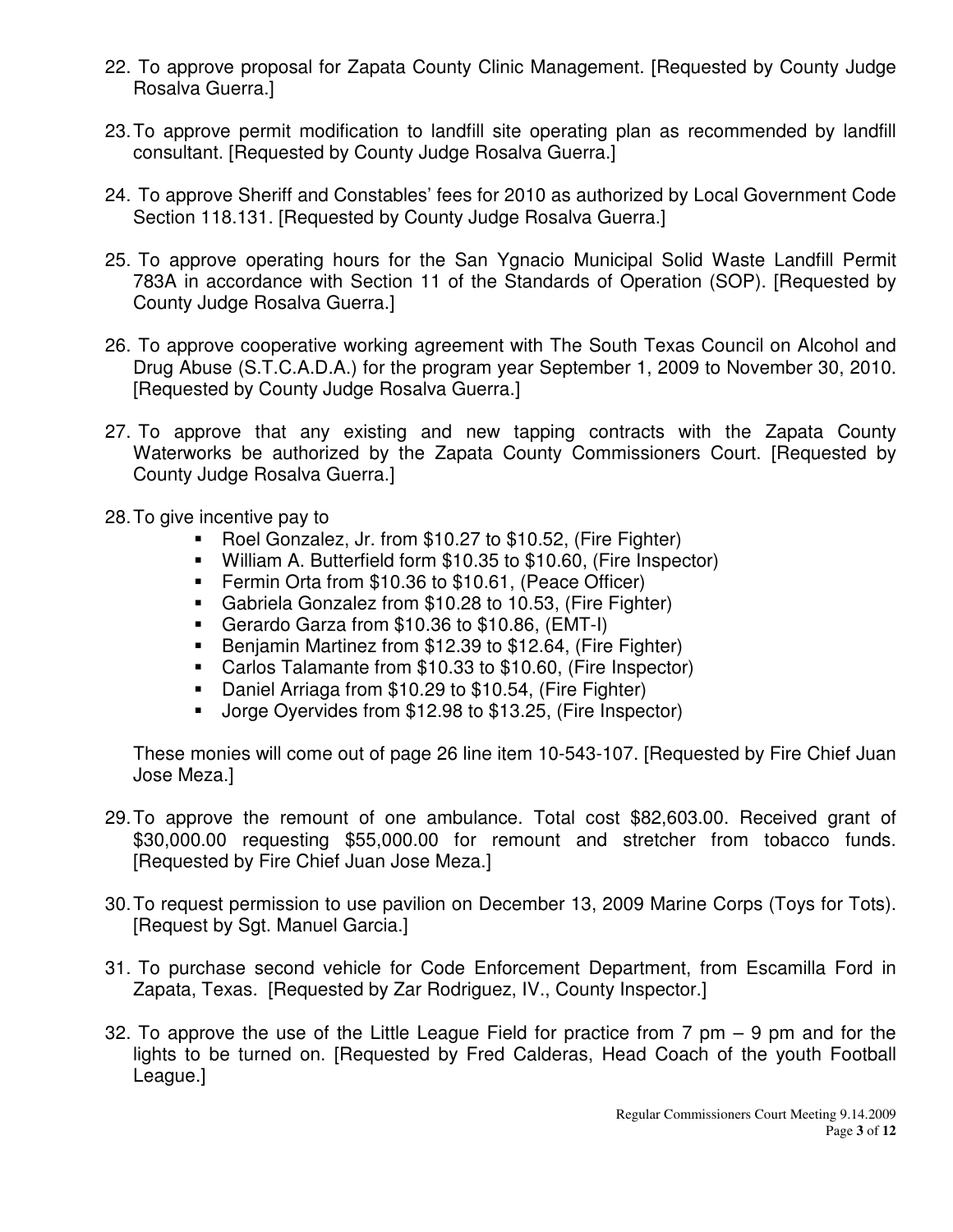- 33. To hire an employee for slot # 4 @ \$7.74/hr. for San Ygnacio Landfill. [Requested by Guillermo M. Saenz, Environmental Director.]
- 34. To approve the necessary funding needed to complete the Zapata County Plaza Project funding to be provided from the Hotel Motel Tax Fund. [Requested by Zapata County Chamber of Commerce.]
- 35. To award construction contract for the Pedernales Road Project. [Requested by Manuel Gonzalez, Premier Engineering.]
- 36. To award construction contract for the Jennings Road Project. [Requested by Manuel Gonzalez, Premier Engineering.]
- 37. To assist Zapata County WCID with in-kind labor for the proposed water line project. [Requested by Manuel Gonzalez, Premier Engineer.]
- 38. To approve the hiring of Ruben Pena, Jr. as a treatment operator trainee at the Wastewater treatment plant for slot 9 vacant position at a starting salary of \$8.80 per hour. [Requested by [Requested by Carlos Treviño, Utilities Director and Eloy Chapa, Jr. Wastewater Supervisor.]
- 39. To request a salary adjustment for Gilberto Salinas, Jr. to \$12.00 per hour as he has fulfilled his training requirements and has obtained his Wastewater Class 1 collection system operator's license. [Requested by Carlos Director and Eloy Chapa, Jr. Wastewater Supervisor.]
- 40. To request county fairgrounds for dance on October 24, 2009 or November 7, 2009. Percentage of profit will go to High School Scholarships. [Requested by Francisco San Millan, HTM Inc.]
- 41. To approve the Change order presented by Rigney Construction for the Romeo T. Flores Park. [Requested by John Rigney, Rigney Construction.]
- 42. To place a door at the personnel director's office leading to the Auditor's office. [Requested by Nellie R. Treviño, Personnel Director.]
- 43. To use Zapata County Community Center for Girl Scout Meeting on September 30, 2009 from 6 pm to 8 pm. [Requested by Isela Wells, Girl Scout Director.]
- 44. To approve hiring of one (1) temporary clerk, at the rate of \$7.50 per hour, to be paid from the District Clerks' record management and preservation fund under Section 118.0216 of the Local Government Code, to scan and index minutes and documents. Employment shall be effective September 14, 2009 – until project is completed. [Requested by Dora A. Ramos, District Clerk.]
- 45. To approve permission to write a wastewater ordinance for the Zapata County Waste Water Plant. [Requested by Carlos Treviño, Jr., Water Plant Manager.]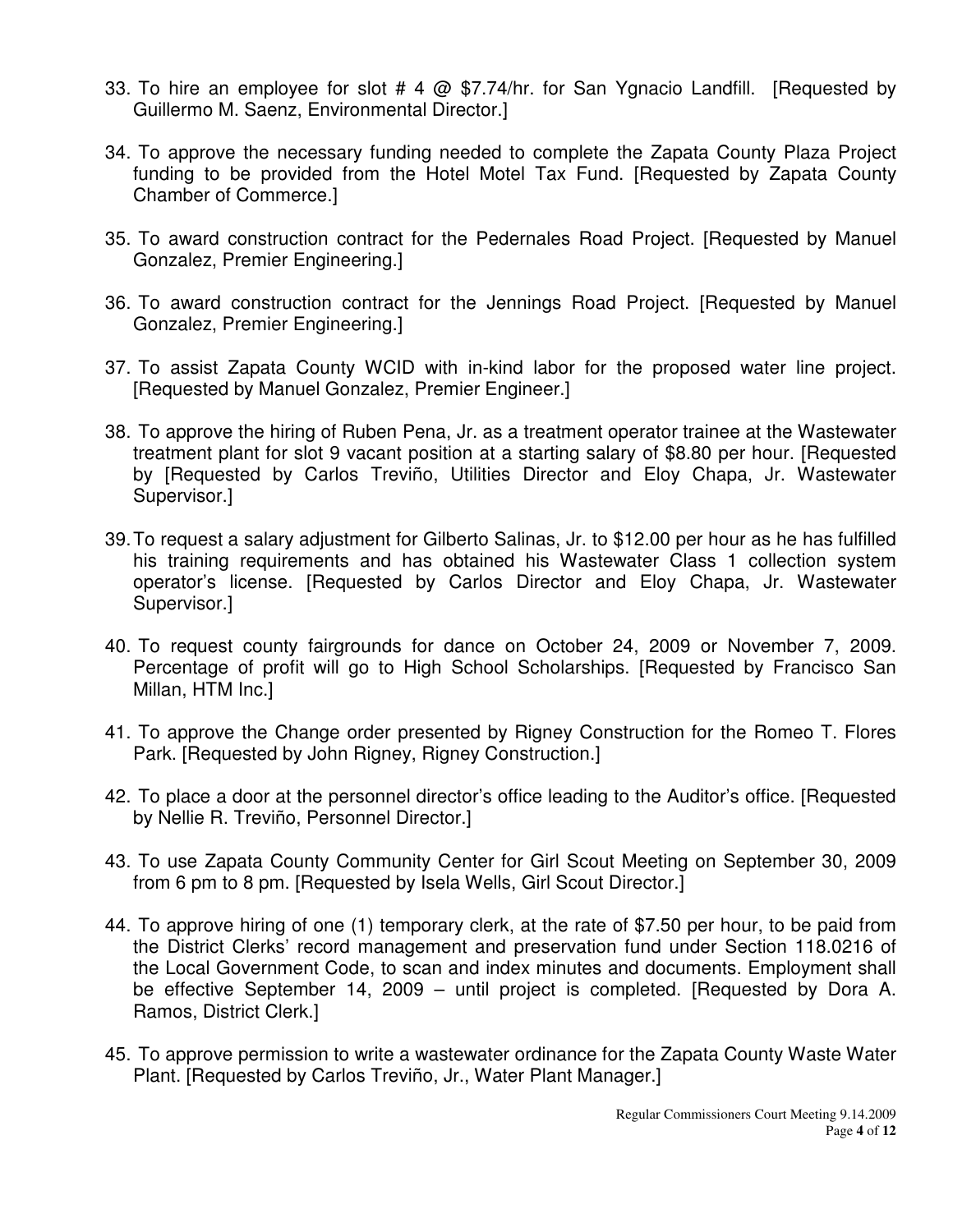- 46. To approve a change order for the new water plant. [Requested by Carlos Treviño, Water Plant Manager and Commissioner Joseph Rathmell, Pct. 3.]
- 47. To approve the purchase of a new  $1\$ 2 ton pick up truck for the water plant. Water analysis locations have changed and a dependable vehicle is required for this important function. Purchase price of \$25,000.00 to be obtained from line item 80-600-336. [Requested by Carlos Treviño, Jr., Water Plant Manager.]
- 48. To authorize initiating the procurement of professional services for the implementation of the TxCDBG Colonia Construction grant project, ORCA PY 2009-2010, for sewer improvements in Colonia Linda Vista. [Requested by Carlos Colina-Vargas and Commissioner Joseph Rathmell, Pct. 3.]
- 49. To use the front of the Zapata County Courthouse for the Zapata County Drug Free Community Pep Rally to kick off Red Ribbon Week on Wednesday, October 14, 2009 at 6:30 pm. [Requested by Fina Villarreal, Scan Director.]
- 50. To use the Zapata County Pavilion for the annual Mariachi Halcón Jamaica on October 11, 2009.

## **RESOLUTIONS AND PROCLAMATIONS**

- 51. To approve a resolution authorizing the County to make a grant to the Zapata County Nutrition Program as they apply for grant funds from the Texas Department of Agriculture to supplement and extend existing service to homebound persons in the County. [Requested by Rosie Gonzalez, Zapata County Nutrition Program.]
- 52. To approve resolution for the Zapata County Sheriff's Office Task Force Operation Border Star Grant # 1982103. [Requested by Captain Victor Sermino, Zapata County Sheriff's Department.]
- 53. To consider the adoption of zoning regulations pursuant to Senate Bill 63 of Texas Legislature. [Requested by Hector Uribe, Legislative Consultant.]

### **CONSENT ITEMS**

- 54. To install a speed hump at 2510 Iturbide in the town of Zapata. [Requested by Commissioner Gabriel Villarreal, Pct. 2.]
- 55. To install 4-way stop signs at the intersection of Iturbide Street and  $26<sup>th</sup>$  Ave. in the Town site of Zapata. [Requested by Commissioner Gabriel Villarreal, Pct. 2.]
- 56. To install a security light at the corner of  $14<sup>th</sup>$  Ave. and Jackson St. in the Town of Zapata. [Requested by Commissioner Gabriel Villarreal, Pct. 2.]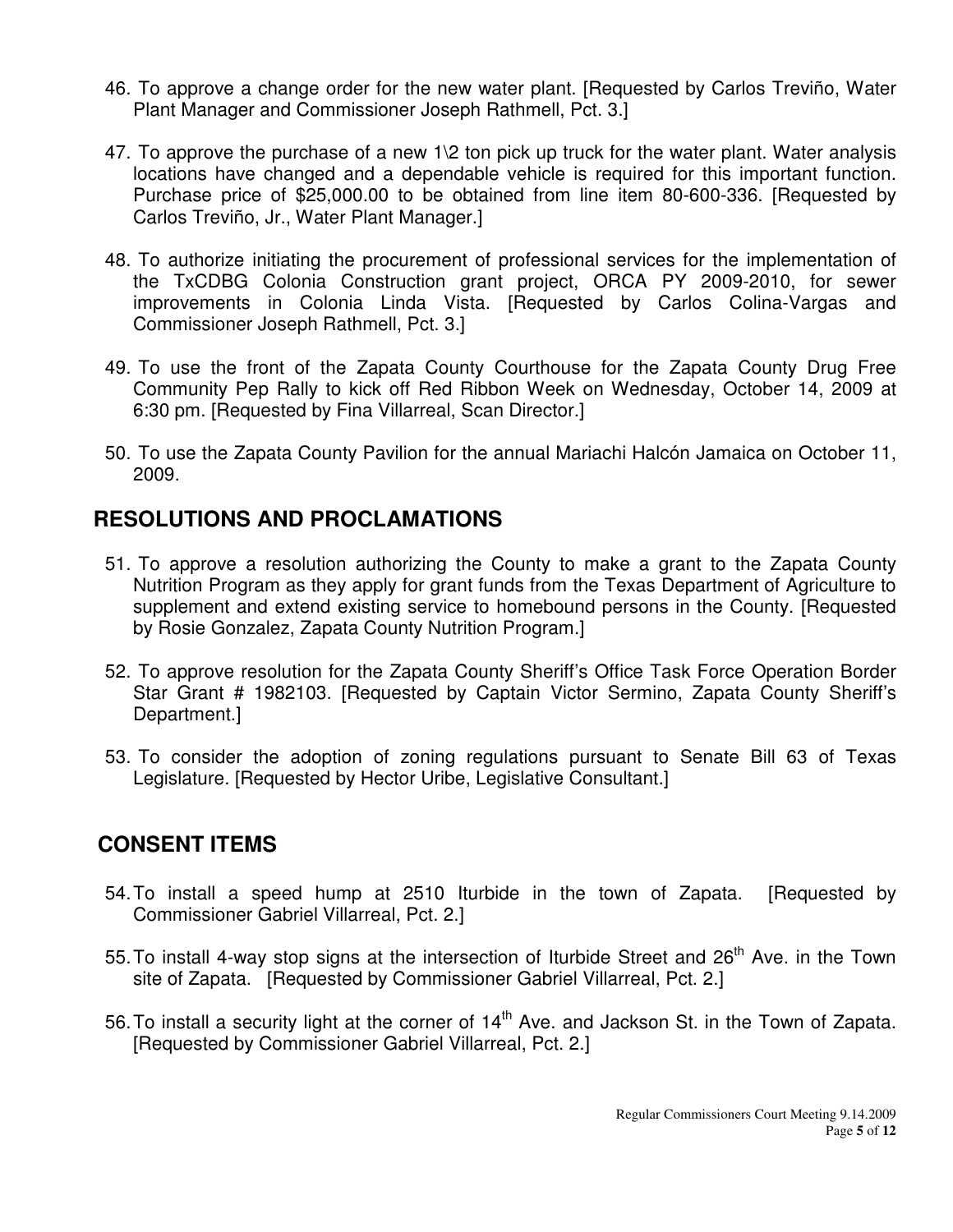- 57. To install a speed bump at 416 Hidalgo St. in the Town of San Ygnacio. [Requested by Commissioner Gabriel Villarreal, Pct. 2.]
- 58. To install 2 speed humps on Carrizo Lane. [Requested by Commissioner Joseph Rathmell, Pct. 3.]
- 59. To approve speed bumps on  $4<sup>th</sup>$  and Medina Avenue, Precinct 4. [Requested by Commissioner Norberto Garza, Pct. 4.]
- 60. To install a security light at 1407 Diaz St. [Requested by Commissioner Norberto Garza, Pct. 4.]
- 61. To install a speed hump between  $7<sup>th</sup>$  and 10<sup>th</sup> on Villa. [Requested by Commissioner Norberto Garza, Pct 4.]
- 62. To install a security light between  $4<sup>th</sup>$  and  $7<sup>th</sup>$  on Villa. [Requested by Commissioner Norberto Garza, Pct. 4.]
- 63. To install a speed hump between  $13<sup>th</sup>$  and  $16<sup>th</sup>$  on Juarez. [Requested by Commissioner Norberto Garza, Pct. 4.]
- 64. To install one security light at 1405  $7<sup>th</sup>$  St. [Requested by Commissioner Norberto Garza, Pct. 4.]

| 65. To approve the following line item transfers as requested: |  |  |  |  |  |  |
|----------------------------------------------------------------|--|--|--|--|--|--|
|----------------------------------------------------------------|--|--|--|--|--|--|

|             | <b>DEPARTMENT</b>    | <b>LINE ITEM</b> | <b>FUND</b>        | <b>AMOUNT</b>        |
|-------------|----------------------|------------------|--------------------|----------------------|
| <b>FROM</b> | <b>ENVIRONMENTAL</b> | 10-595-330       | <b>FUEL</b><br>FΙ  | \$10,000.00          |
| <b>TO</b>   | <b>ENVIRONMENTAL</b> | 10-595-456       | <b>MAINTENANCE</b> | \$10,000.00          |
|             |                      |                  |                    | $\ddot{\phantom{1}}$ |

To meet budget requirements. [Requested by Environmental Director, Guillermo M. Saenz]

|  |  |  |  |  |  |  |  |  | 66. To approve the following line item transfers as requested: |
|--|--|--|--|--|--|--|--|--|----------------------------------------------------------------|
|--|--|--|--|--|--|--|--|--|----------------------------------------------------------------|

|                      | <b>DEPARTMENT</b> | <b>LINE ITEM</b>       | <b>FUND</b>           | <b>AMOUNT</b>    |
|----------------------|-------------------|------------------------|-----------------------|------------------|
| <b>FROM</b>          | NUTR. PROGRAM     | 38-647-330             | <b>FUEL</b><br>&      | \$350.00         |
|                      |                   |                        | <b>LUBRICATE</b>      |                  |
| <b>TO</b>            | NUTR. PROGRAM     | 38-647-454             | <b>REPAIR</b><br>&    | \$350.00         |
|                      |                   |                        | <b>MAINTENANCE</b>    |                  |
| <b>FROM</b>          | NUTR. PROGRAM     | 38-647-427             | <b>TRAVEL</b>         | \$450.00         |
| <b>TO</b>            | NUTR. PROGRAM     | 38-649-454             | <b>REPAIR</b><br>&    | \$450.00         |
|                      |                   |                        | <b>MAINTENANCE</b>    |                  |
| <b>FROM</b>          | NUTR. PROGRAM     | 38-647-336             | <b>RAW FOOD</b>       | \$350.00         |
| <b>TO</b>            | NUTR. PROGRAM     | 38-647-467             | NON-FOOD              | \$350.00         |
|                      |                   |                        | <b>CONSUMABLE</b>     |                  |
| <b>FROM</b>          | & A PROGRAM       | 37-645-330             | <b>FUEL LUBRICATE</b> | \$150.00         |
| <b>TO</b>            | & A PROGRAM       | 37-645-427             | <b>TRAVEL</b>         | \$150.00         |
| ⊤∩<br>hudaat<br>moot | roquiromonte      | I Raquastad<br>$h_{1}$ | Royac<br>Carmon R     | Nutrition Contor |

To meet budget requirements. [Requested by Carmen R. Reyes, Nutrition Center Supervisor.]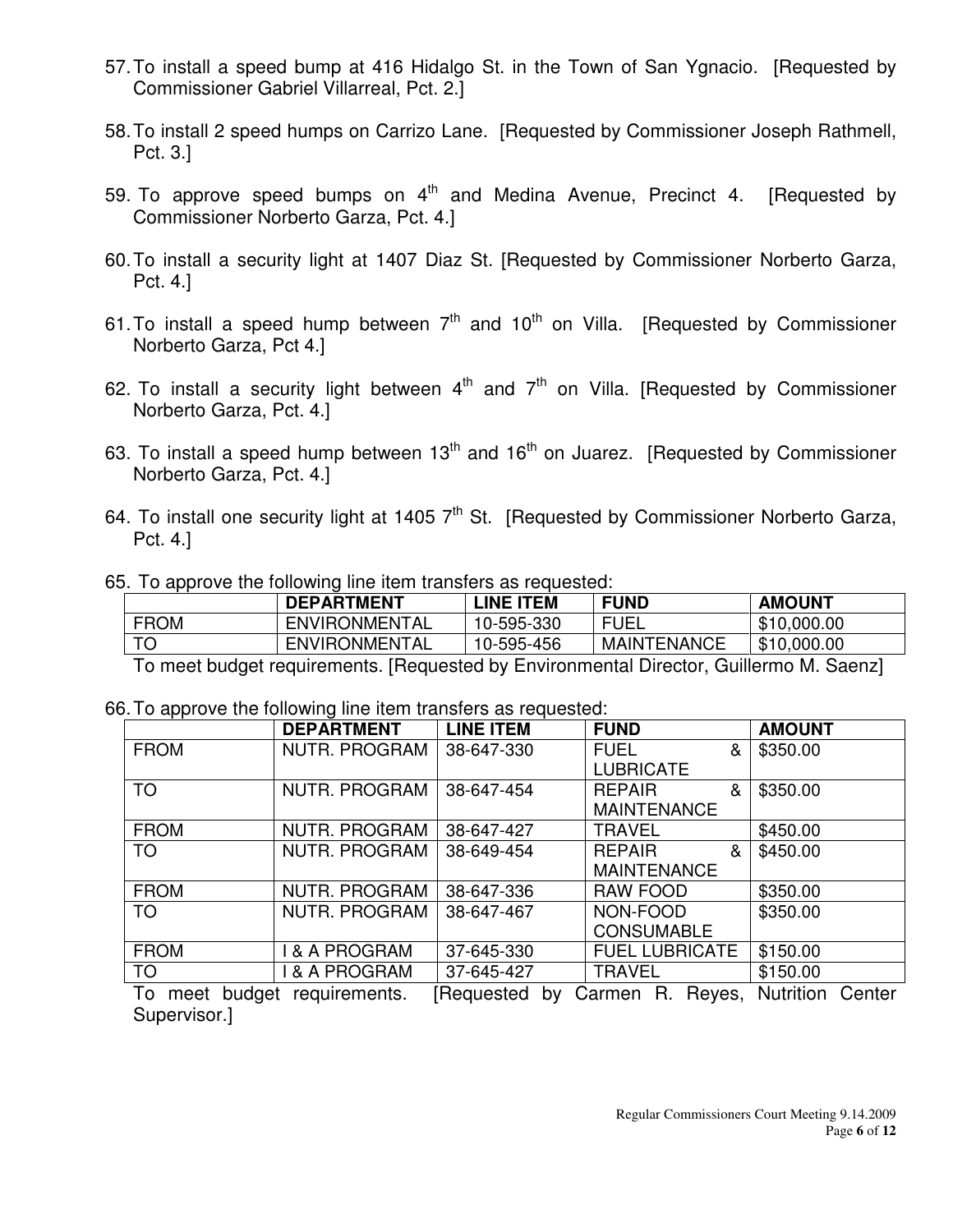67. To approve the following line item transfers as requested:

|             | <b>DEPARTMENT</b> | <b>LINE ITEM</b> | <b>FUND</b>                                    | <b>AMOUNT</b> |
|-------------|-------------------|------------------|------------------------------------------------|---------------|
| <b>FROM</b> | <b>LIBRARY</b>    | 10-695-681       | <b>PUBLIC</b><br><b>ROOF</b><br><b>LIBRARY</b> | \$15,000.00   |
|             |                   |                  |                                                |               |
| <b>TO</b>   | <b>LIBRARY</b>    | 10-650-335       | <b>COMPUTER</b>                                | \$15,000.00   |
|             |                   |                  | <b>MAINTENANCE</b>                             |               |
| <b>FROM</b> | <b>LIBRARY</b>    | 10-695--681      | <b>ROOF PUBLIC</b>                             | \$2,000.00    |
|             |                   |                  | <b>LIBRARY</b>                                 |               |
| <b>TO</b>   | <b>LIBRARY</b>    | 10-650-462       | <b>REPAIRS</b><br>&                            | \$2,000.00    |
|             |                   |                  | <b>MAINTENANCE</b>                             |               |

To meet budget requirements. [Requested by Aida R. Garcia, County Librarian.]

68. To approve the following line item transfers as requested:

|             | <b>DEPARTMENT</b> | <b>LINE ITEM</b> | <b>FUND</b>             | <b>AMOUNT</b> |
|-------------|-------------------|------------------|-------------------------|---------------|
| <b>FROM</b> | <b>COUNTY</b>     | 10-475-462       | <b>EQUIPMENT RENTAL</b> | \$2,500.00    |
|             | <b>ATTORNEY</b>   |                  |                         |               |
| <b>TO</b>   | <b>COUNTY</b>     | 10-475-392       | MAINTENANCE  <br>MISC.  | \$2,500.00    |
|             | <b>ATTORNEY</b>   |                  | EXP.                    |               |
| <b>FROM</b> | <b>COUNTY</b>     | 10-475-310       | <b>OFICE SUPPLIES</b>   | \$1,000.00    |
|             | <b>ATTORNEY</b>   |                  |                         |               |
| TO          | <b>COUNTY</b>     | 10-475-392       | MISC.MAINTENANCE        | \$4,000.00    |
|             | <b>ATTORNEY</b>   |                  | EXP.                    |               |

To meet budget requirements. [Requested by Saíd A. Figueroa, County Attorney.]

### 69. To approve the following line item transfers as requested:

|             | <b>DEPARTMENT</b> | <b>LINE ITEM</b> | <b>FUND</b>          | <b>AMOUNT</b> |
|-------------|-------------------|------------------|----------------------|---------------|
| <b>FROM</b> | <b>AUDITOR'S</b>  | 10-495-335       | <b>EQUIPMENT</b>     | \$500.00      |
|             | <b>OFFICE</b>     |                  | <b>RENTAL</b><br>&   |               |
|             |                   |                  | <b>REPAIR</b>        |               |
| <b>TO</b>   | <b>AUDITOR'S</b>  | 10-495-311       | <b>POSTAGE</b>       | \$500.00      |
|             | <b>OFFICE</b>     |                  |                      |               |
| <b>FROM</b> | <b>AUDITOR'S</b>  | 10-495-335       | <b>EQUIPMENT</b>     | \$3,000.00    |
|             | <b>OFFICE</b>     |                  | <b>RENTAL</b><br>&   |               |
|             |                   |                  | <b>REPAIR</b>        |               |
| <b>TO</b>   | <b>AUDITOR'S</b>  | 10-495-427       | <b>WORKSHOP</b><br>& | \$3,000.00    |
|             | <b>OFFICE</b>     |                  | <b>TRAVEL</b>        |               |
|             |                   |                  | <b>EXPENSES</b>      |               |

To meet budget requirements. [Requested by Doroteo Garza, County Auditor.]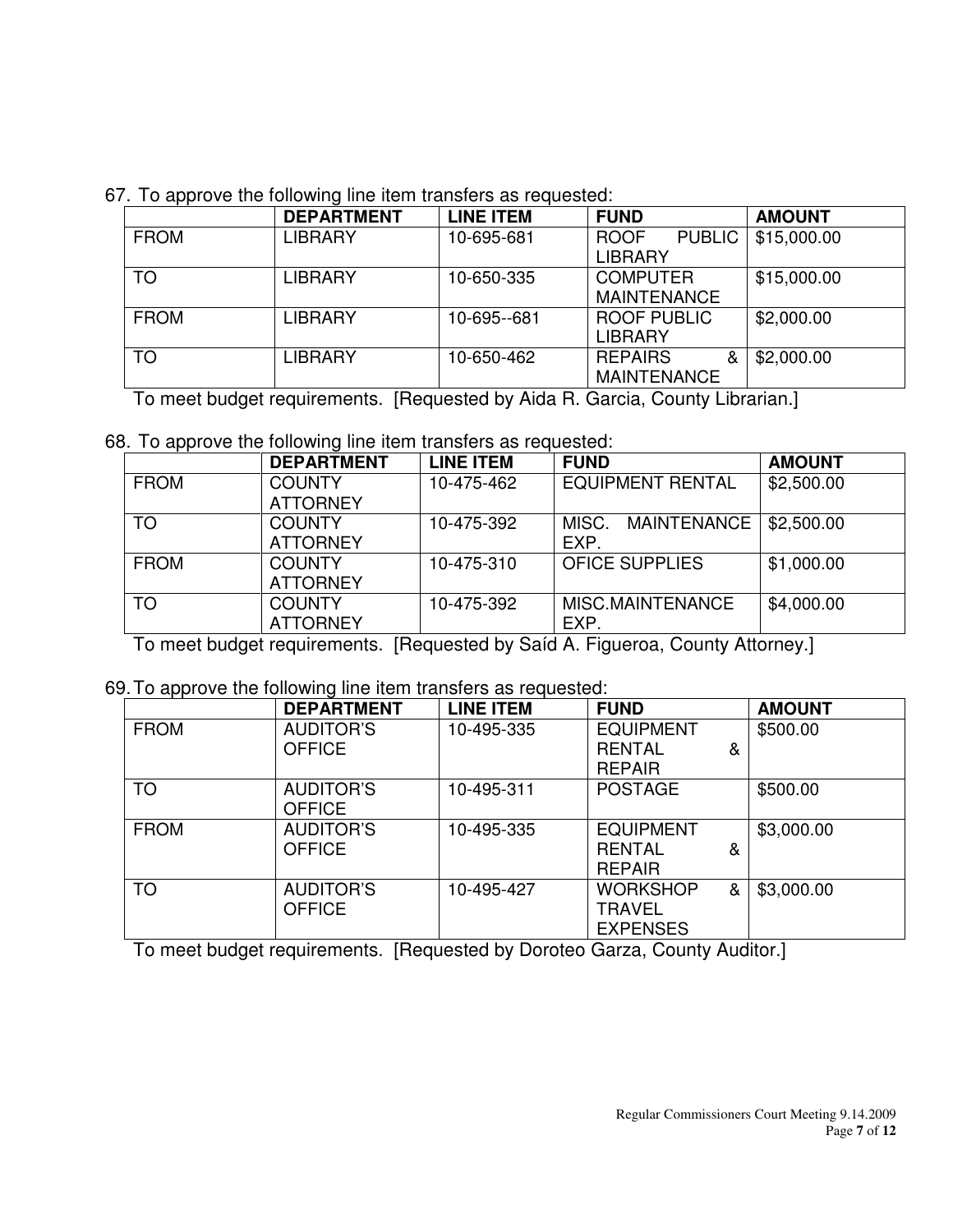|             | <b>DEPARTMENT</b> | <b>LINE ITEM</b> | <b>FUND</b>       | <b>AMOUNT</b> |
|-------------|-------------------|------------------|-------------------|---------------|
| <b>FROM</b> | <b>CONSTABLE</b>  | 10-550-331       | <b>FUEL</b><br>&  | \$2,100.30    |
|             | PCT <sub>2</sub>  |                  | <b>LUBRICANTS</b> |               |
| <b>TO</b>   | <b>CONSTABLE</b>  | 10-550-311       | <b>SUPPLIES</b>   | \$2,100.30    |
|             | PCT. 2            |                  |                   |               |
| <b>FROM</b> | <b>CONSTABLE</b>  | 10-550-455       | <b>REPAIRS</b>    | \$1,085.40    |
|             | PCT <sub>2</sub>  |                  |                   |               |
| TO          | <b>CONSTABLE</b>  | 10-550-311       | <b>SUPPLIES</b>   | \$1,085.40    |
|             | PCT. 2            |                  |                   |               |

70. To approve the following line item transfers as requested:

To meet budget requirements. [Requested by Constable Henry Martinez, Pct. 2.]

71. To approve the following line item transfers as requested:

|             | <b>DEPARTMENT</b> | <b>LINE ITEM</b> | <b>FUND</b>          | <b>AMOUNT</b> |
|-------------|-------------------|------------------|----------------------|---------------|
| <b>FROM</b> | <b>COUNTY</b>     | 08-602-341       | <b>CHLORINE</b><br>& | \$15,000.00   |
|             | WASTEWATER        |                  | <b>CHEMICALS</b>     |               |
| <b>TO</b>   | <b>COUNTY</b>     | 08-602-336       | <b>REPAIR</b><br>&   | \$15,000.00   |
|             | WASTEWATER        |                  | <b>MAINTENANCE</b>   |               |
| <b>FROM</b> | <b>COUNTY</b>     | 08-602-481       | <b>STATE FEES</b>    | \$2,000.00    |
|             | WASTEWATER        |                  |                      |               |
| <b>TO</b>   | <b>COUNTY</b>     | 08-602-488       | <b>INSPECTION</b>    | \$2,000.00    |
|             | WASTEWATER        |                  | <b>FEES</b>          |               |
| <b>FROM</b> | <b>COUNTY</b>     | 08-602-311       | <b>POSTAGE</b>       | \$2,500.00    |
|             | WASTEWATER        |                  |                      |               |
| <b>TO</b>   | <b>COUNTY</b>     | 08-602-336       | <b>REPAIR</b><br>&   | \$2,500.00    |
|             |                   |                  | <b>MAINTENANCE</b>   |               |
|             | <b>WASTEWATER</b> |                  |                      |               |

To meet budget requirements. [Requested by Zapata County Wastewater.]

72. To approve the following line item transfers as requested:

|             | <b>DEPARTMENT</b> | <b>LINE ITEM</b> | <b>FUND</b>     | <b>AMOUNT</b> |
|-------------|-------------------|------------------|-----------------|---------------|
| <b>FROM</b> | JP PCT. 1         | 10-455-412       | <b>AUTOPSY</b>  | \$5,000.00    |
| <b>TO</b>   | JP PCT. 1         | 10-455-310       | <b>SUPPLIES</b> | \$5,000.00    |
| <b>FROM</b> | JP PCT. 2         | 10-455-412       | <b>AUTOPSY</b>  | \$5,000.00    |
| <b>TO</b>   | JP PCT. 2         | 10-455-311       | <b>SUPPLIES</b> | \$5,000.00    |
| <b>FROM</b> | JP PCT. 3         | 10-455-412       | <b>AUTOPSY</b>  | \$5,000.00    |
| <b>TO</b>   | JP PCT. 3         | 10-455-312       | <b>SUPPLIES</b> | \$5,000.00    |
| <b>FROM</b> | JP PCT. 4         | 10-455-412       | <b>AUTOPSY</b>  | \$5,000.00    |
| <b>TO</b>   | JP PCT. 4         | 10-455-313       | <b>SUPPLIES</b> | \$5,000.00    |

To meet budget requirements. [Requested by Justice of the Peace, Pct. 1, 2, 3 & 4.]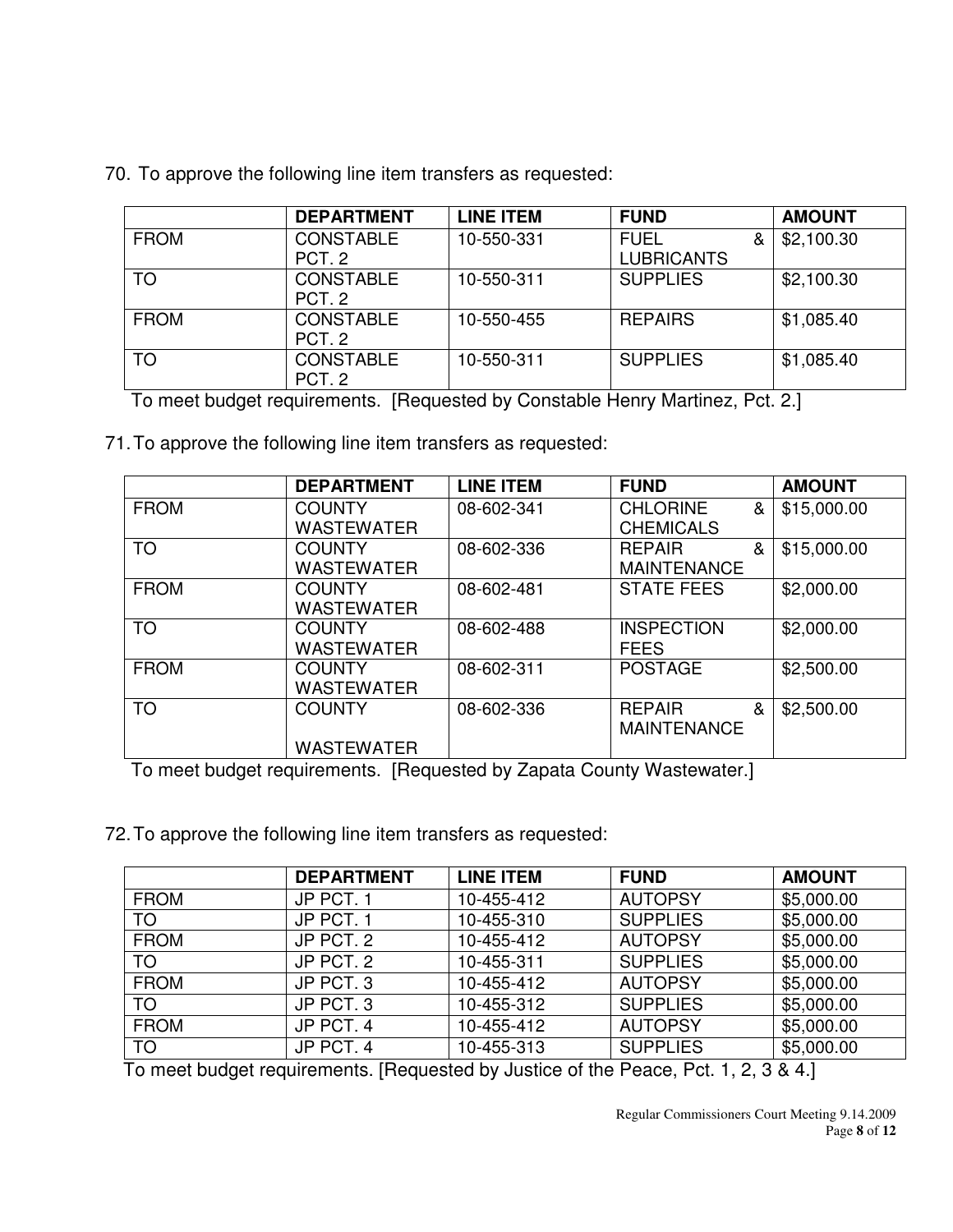|  |  |  |  |  |  |  |  |  | 73. To approve the following line item transfers as requested: |
|--|--|--|--|--|--|--|--|--|----------------------------------------------------------------|
|--|--|--|--|--|--|--|--|--|----------------------------------------------------------------|

|             | <b>DEPARTMENT</b>          | <b>LINE ITEM</b> | <b>FUND</b>     | <b>AMOUNT</b> |
|-------------|----------------------------|------------------|-----------------|---------------|
| <b>FROM</b> | <b>CONSTABLE</b><br>PCT. 4 | 10-550-313       | <b>SUPPLIES</b> | \$150.00      |
| <b>TO</b>   | <b>CONSTABLE</b><br>PCT. 4 | 10-550-430       | <b>UNIFORMS</b> | \$150.00      |
| <b>FROM</b> | <b>CONSTABLE</b><br>PCT. 4 | 10-550-457       | <b>REPAIRS</b>  | \$100.00      |
| TO          | <b>CONSTABLE</b><br>PCT. 4 | 10-550-430       | <b>UNIFORMS</b> | \$100.00      |

To meet budget requirements. [Requested by Manuel M. Flores, Jr., Constable Pct. 4.]

74. To approve the following line item transfers as requested:

|             | <b>DEPARTMENT</b>                                         | LINE ITEM  | <b>FUND</b>     | <b>AMOUNT</b> |
|-------------|-----------------------------------------------------------|------------|-----------------|---------------|
| <b>FROM</b> | CO.<br><b>ZAPATA</b><br><b>EXTENSION</b><br><b>OFFICE</b> | 10-665-427 | TRAVEL          | \$2,400.00    |
| TO          | CO.<br><b>ZAPATA</b><br><b>EXTENSION</b><br><b>OFFICE</b> | 10-665-310 | <b>SUPPLIES</b> | \$2,400.00    |

To meet budget requirements. [Requested by Caleb Eaton, County Extension Agent.]

75. To approve the following line item transfers as requested:

|             | <b>DEPARTMENT</b>     | <b>LINE ITEM</b> | <b>FUND</b>         | <b>AMOUNT</b> |
|-------------|-----------------------|------------------|---------------------|---------------|
| <b>FROM</b> | <b>DISTRICT CLERK</b> | 10-450-457       | <b>EQUIPMENT</b>    | \$425.00      |
|             |                       |                  | <b>REPAIRS</b>      |               |
| TO          | <b>DISTRICT CLERK</b> | 10-450-429       | TO.<br><b>TRIPS</b> | \$425.00      |
|             |                       |                  | LAREDO (CASES)      |               |

To meet budget requirements. [Requested by Dora A. Ramos, District Clerk.]

76. To approve the following line item transfers as requested:

|             | <b>DEPARTMENT</b>  | LINE ITEM  | <b>FUND</b>                             | <b>AMOUNT</b> |
|-------------|--------------------|------------|-----------------------------------------|---------------|
| <b>FROM</b> | <b>WATER PLANT</b> | 08-602-589 | <b>EQUIPMENT</b>                        | \$1,359.02    |
|             | <b>WATER PLANT</b> | 08-602-602 | <b>BACKHOE LEASE</b><br><b>PURCHASE</b> | \$1,359.02    |

To meet budget requirements. [Requested by Carlos Treviño, Water Plant Manager.]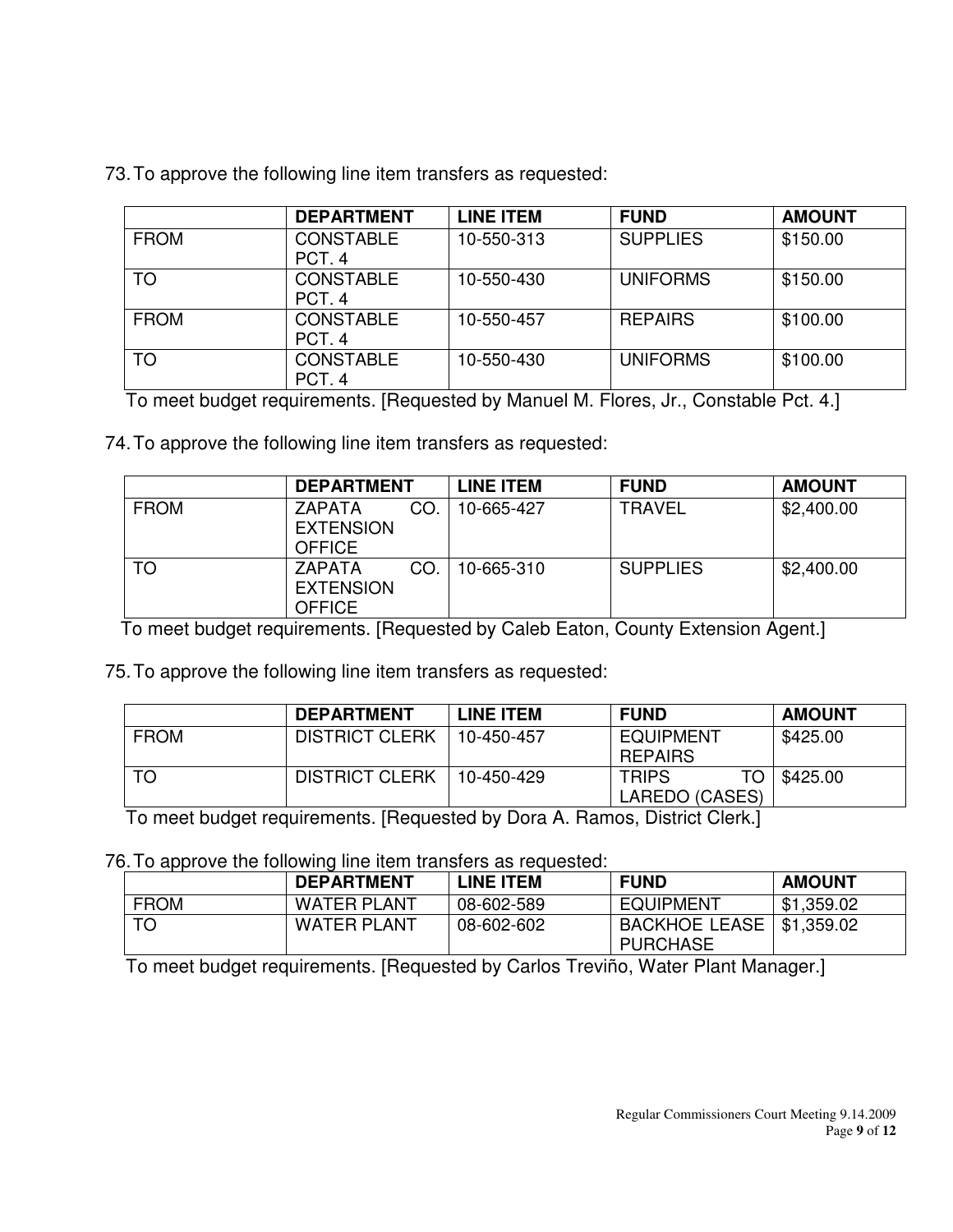|  |  | 77. To approve the following line item transfers as requested: |
|--|--|----------------------------------------------------------------|
|  |  |                                                                |

|             | <b>DEPARTMENT</b>  | <b>LINE ITEM</b> | <b>FUND</b>          | <b>AMOUNT</b> |
|-------------|--------------------|------------------|----------------------|---------------|
| <b>FROM</b> | <b>WATER PLANT</b> | 80-600-443       | <b>ELECTRICITY</b>   | \$25,500.00   |
| <b>TO</b>   | <b>WATER PLANT</b> | 80-600-336       | <b>REPAIR</b><br>&   | \$25,500.00   |
|             |                    |                  | <b>MAINTENANCE</b>   |               |
| <b>FROM</b> | <b>WATER PLANT</b> | 80-600-488       | <b>INSPECTION</b>    | \$3,455.84    |
|             |                    |                  | <b>FEES</b>          |               |
| <b>TO</b>   | <b>WATER PLANT</b> | 80-600-569       | <b>IMPROVEMENTS</b>  | \$3,455.84    |
| <b>FROM</b> | <b>WATER PLANT</b> | 80-600-488       | <b>INSPECTION</b>    | \$638.18      |
|             |                    |                  | <b>FEES</b>          |               |
| <b>TO</b>   | <b>WATER PLANT</b> | 80-600-589       | <b>EQUIPMENT</b>     | \$638.18      |
| <b>FROM</b> | <b>WATER PLANT</b> | 80-600-330       | <b>FUEL</b><br>&     | \$9,000.00    |
|             |                    |                  | <b>LUBRICANTS</b>    |               |
| <b>TO</b>   | <b>WATER PLANT</b> | 80-600-341       | <b>CHLORINE</b><br>& | \$9,000.00    |
|             |                    |                  | <b>CHEMICALS</b>     |               |

To meet budget requirements. [Requested by Carlos Treviño, Water Plant Manager.]

78. To approve the following line item transfers as requested:

|             | <b>DEPARTMENT</b>  | <b>LINE ITEM</b> | <b>FUND</b>            | <b>AMOUNT</b> |
|-------------|--------------------|------------------|------------------------|---------------|
| <b>FROM</b> | <b>WATER PLANT</b> | 10-370-901       | <b>ROYALTY FUND</b>    | \$20,000.00   |
| TO          | <b>WATER PLANT</b> | 10-409-751       | <b>SPECIAL</b>         | \$20,000.00   |
|             |                    |                  | <b>MATERIALS</b>       |               |
| <b>FROM</b> | <b>WATER PLANT</b> | 10-370-901       | ROYALTY FUND           | \$35,000.00   |
| <b>TO</b>   | <b>WATER PLANT</b> | 10-409-761       | SP.<br><b>CONTRACT</b> |               |
|             |                    |                  | <b>SERVICE</b>         | \$35,000.00   |
| <b>FROM</b> | <b>WATER PLANT</b> | 10-370-901       | ROYALTY FUND           | \$20,000.00   |
| <b>TO</b>   | <b>WATER PLANT</b> | 10-409-752       | <b>SPECIAL</b>         | \$20,000.00   |
|             |                    |                  | <b>MATERIALS</b>       |               |
| <b>FROM</b> | <b>WATER PLANT</b> | 10-370-901       | ROYALTY FUND           | \$35,000.00   |
| <b>TO</b>   | <b>WATER PLANT</b> | 10-409-762       | SP.<br><b>CONTRACT</b> | \$35,000.00   |
|             |                    |                  | <b>SERVICE</b>         |               |
| <b>FROM</b> | <b>WATER PLANT</b> | 10-370-901       | ROYALTY FUND           | \$20,000.00   |
| <b>TO</b>   | <b>WATER PLANT</b> | 10-409-753       | <b>SPECIAL</b>         | \$20,000.00   |
|             |                    |                  | <b>MATERIAL</b>        |               |
| <b>FROM</b> | <b>WATER PLANT</b> | 10-370-901       | ROYALTY FUND           | \$35,000.00   |
| <b>TO</b>   | <b>WATER PLANT</b> | 10-409-763       | <b>SPCIAL</b>          | \$35,000.00   |
|             |                    |                  | <b>CONTRACT SER.</b>   |               |
| <b>FROM</b> | <b>WATER PLANT</b> | 10-370-901       | <b>ROYALTY FUND</b>    | \$20,000.00   |
| <b>TO</b>   | <b>WATER PLANT</b> | 10-409-754       | <b>SPECIAL</b>         | \$20,000.00   |
|             |                    |                  | <b>MATERIAL</b>        |               |
| <b>FROM</b> | <b>WATER PLANT</b> | 10-370-901       | ROYALTY FUND           | \$35,000.00   |
| TO          | <b>WATER PLANT</b> | 10-409-764       | <b>SPECIAL</b>         | \$35,000.00   |
|             |                    |                  | CONTRACT SER.          |               |

To meet budget requirements. [Requested by Carlos Treviño, Water Plant Manager.]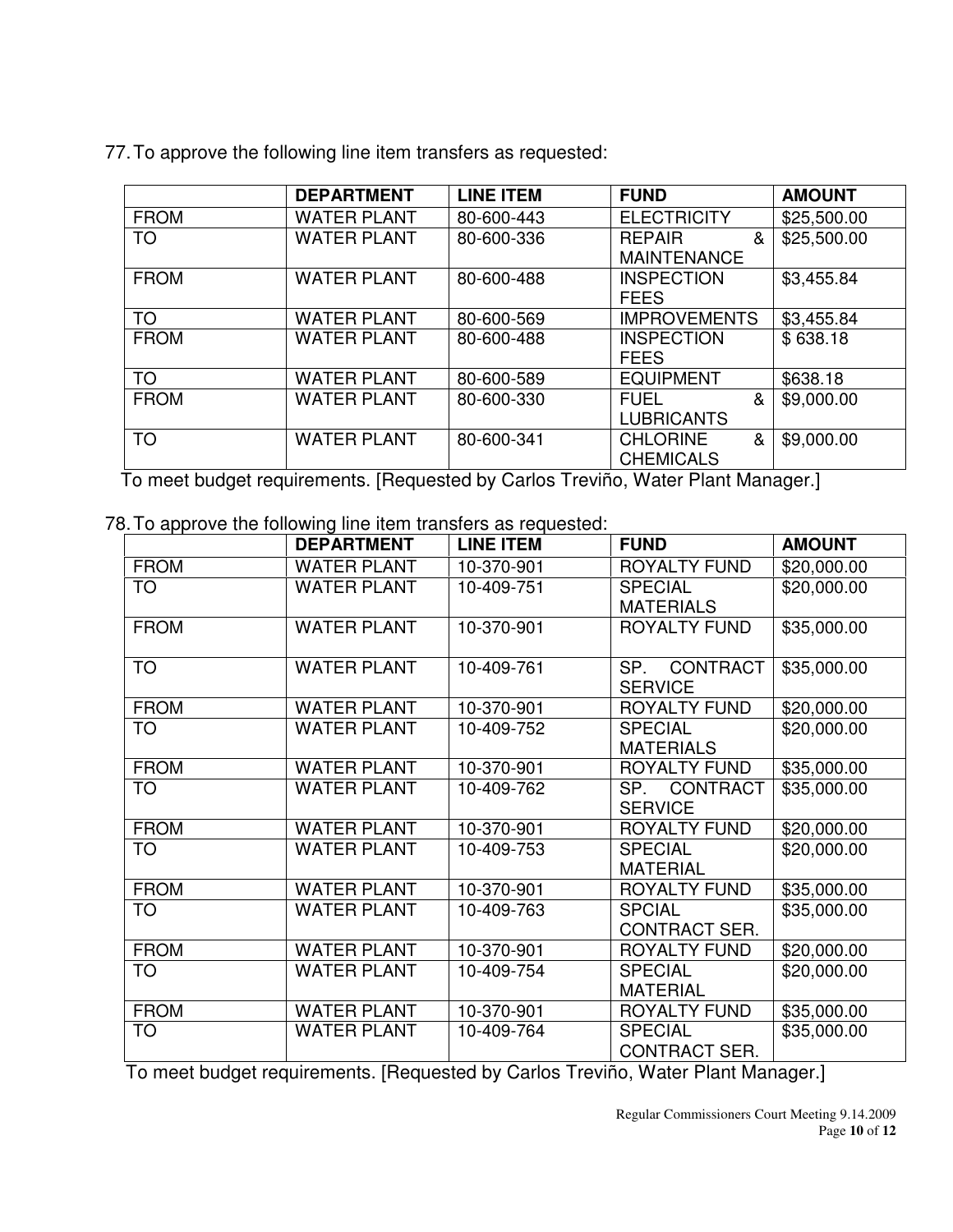## **REPORTS AND PRESENTATIONS**

79. Monthly business report of the Zapata County Economic Development Center. [Requested by Peggy Umphres-Moffett, ZEDC President.]

80. Presentation from Colonial Life Supplemental Insurance Group by Ignacio Salazar. [Requested by Igancio Salazar, Benefits Counselor.]

## **EXECUTIVE SESSION**

#### **Note 1 Gov't Code Ann 551.071, Consultation with Attorney Note 2 Gov't Code Ann 551.072, Real Property Note 3 Gov't Code Ann 551.074, Personnel Matters Note 4 Gov't Code Ann 551.076, Security**

The Commissioners Court will consider the following items in Executive Session. The Commissioners Court may also consider any other matter posted on the agenda if there are issues that require consideration in Executive Session and the Commissioners Court announces that the item will be considered during Executive Session.

81. Consultation with the County Attorney in regard to the Jennings Road County Project. [Requested by Said Alfonso Figueroa, County Attorney.]

### **ADJOURN**

Pursuant to the authority granted under Government Code, Chapter 551, the Commissioners Court may convene a closed session to discuss any of the above agenda items. Immediately before any closed session, the specific section or sections of Government Code, Chap. 551 that provide statutory authority will be announced.

### **DATED THIS \_10th DAY OF September, \_2009.**

**By: \_\_\_\_\_\_\_\_\_\_\_\_\_\_\_\_\_\_\_\_\_\_\_\_\_\_\_\_\_\_\_\_\_\_\_\_** 

 **Sara A. Rocha Court Coordinator**